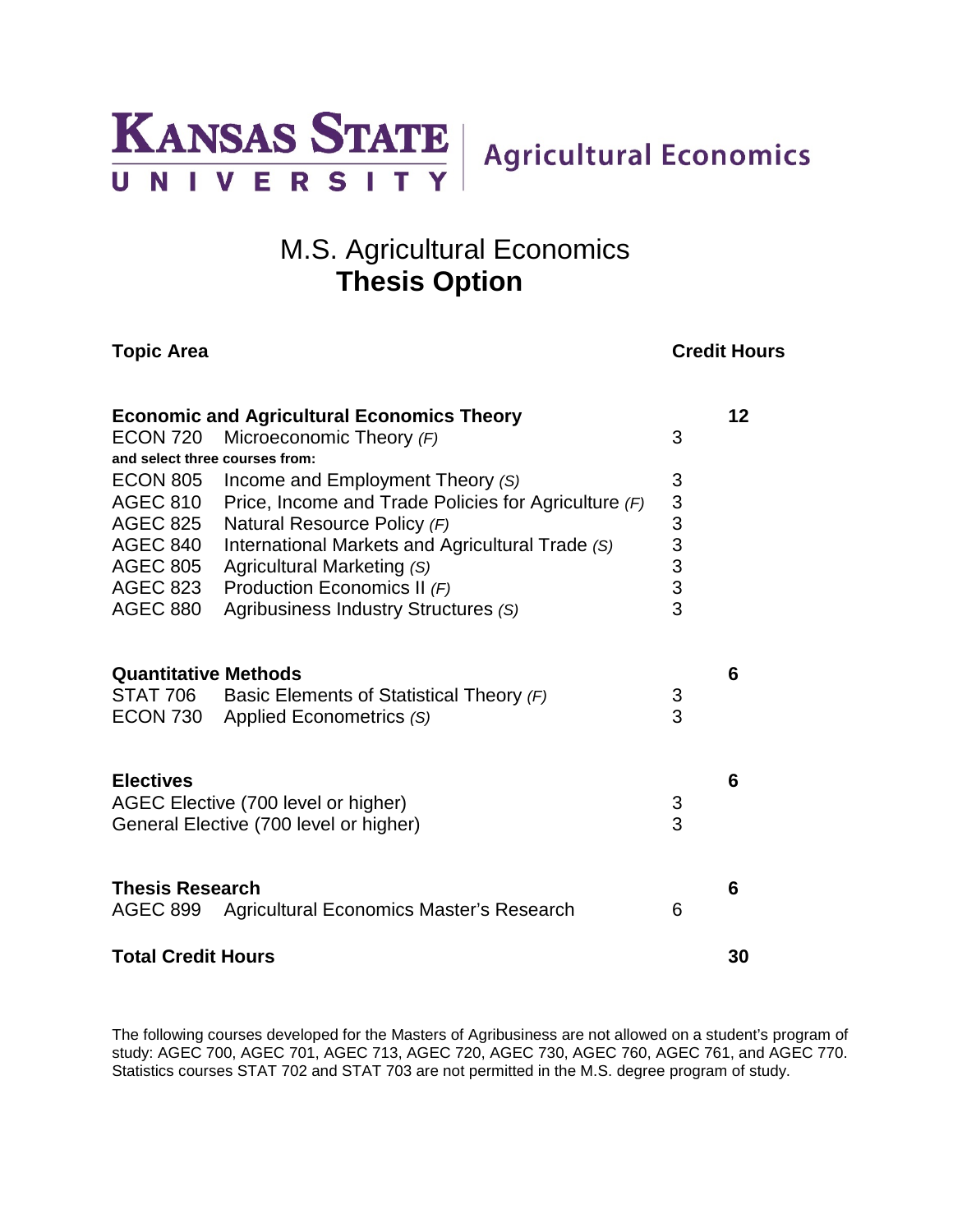

# M.S. Agricultural Economics **No-Thesis Option**

| <b>Topic Area</b>                                       |                                                        |                                                   | <b>Credit Hours</b> |  |  |
|---------------------------------------------------------|--------------------------------------------------------|---------------------------------------------------|---------------------|--|--|
| 12<br><b>Economic and Agricultural Economics Theory</b> |                                                        |                                                   |                     |  |  |
|                                                         | ECON 720 Microeconomic Theory $(F)$                    | 3                                                 |                     |  |  |
| and select three courses from:                          |                                                        |                                                   |                     |  |  |
| ECON 805                                                | Income and Employment Theory (S)                       | 3                                                 |                     |  |  |
| <b>AGEC 810</b>                                         | Price, Income and Trade Policies for Agriculture $(F)$ |                                                   |                     |  |  |
| <b>AGEC 825</b>                                         | Natural Resource Policy (F)                            |                                                   |                     |  |  |
| <b>AGEC 840</b>                                         | International Markets and Agricultural Trade (S)       |                                                   |                     |  |  |
| <b>AGEC 805</b>                                         | Agricultural Marketing (S)                             |                                                   |                     |  |  |
| <b>AGEC 823</b>                                         | Production Economics II (F)                            | $\begin{array}{c}\n3 \\ 3 \\ 3 \\ 3\n\end{array}$ |                     |  |  |
| <b>AGEC 880</b>                                         | Agribusiness Industry Structures (S)                   | 3                                                 |                     |  |  |
| <b>Quantitative Methods</b>                             |                                                        |                                                   | 9                   |  |  |
| STAT 706                                                | Basic Elements of Statistical Theory (F)               | 3                                                 |                     |  |  |
|                                                         | AGEC 712 Optimization Techniques for Ag. Economics (S) | 3                                                 |                     |  |  |
| ECON 730                                                | Applied Econometrics (S)                               | 3                                                 |                     |  |  |
| <b>Electives</b>                                        |                                                        |                                                   | 15                  |  |  |
|                                                         | AGEC (700 level or higher)                             | 9                                                 |                     |  |  |
| AGEC or Business Electives (700 level or higher) *      |                                                        | 6                                                 |                     |  |  |
| <b>Total Credit Hours</b>                               |                                                        |                                                   | 36                  |  |  |

**\* Three hours of Agricultural Economics electives and six hours of the Ag Econ or Business Electives may be substituted for by a Specialty consisting of nine hours at the 700 level or above. The student is required to demonstrate evidence of scholarly effort by completing a creative component consisting of a written paper and an oral defense.**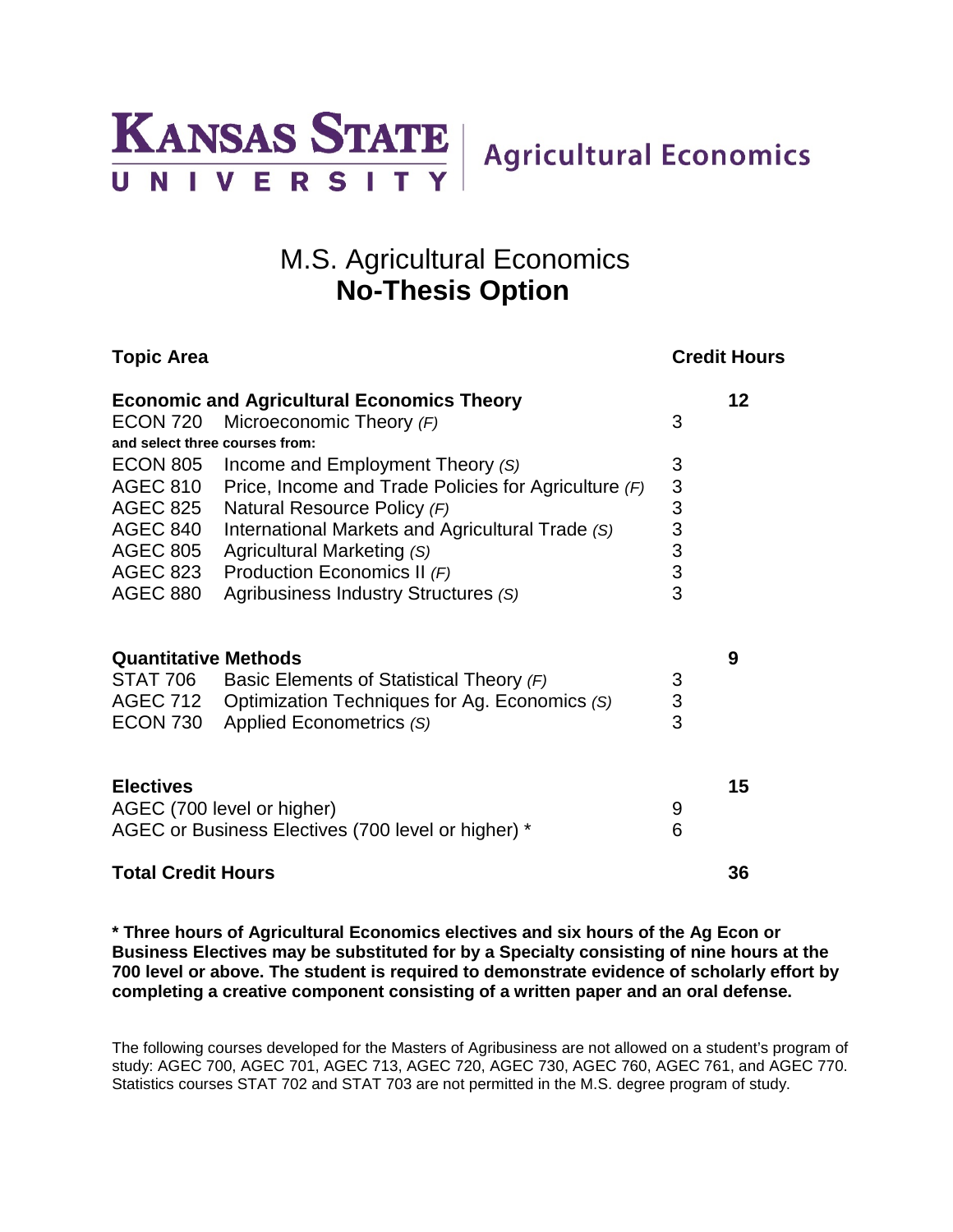

## M.S. Agricultural Economics: Concentration in Agribusiness **Thesis Option**

### **Topic Area** Credit Hours

| <b>Agribusiness Economics</b>                     |                                                                                    |                                            |   |
|---------------------------------------------------|------------------------------------------------------------------------------------|--------------------------------------------|---|
| <b>ECON 720</b>                                   | Microeconomic Theory (F)                                                           | 3                                          |   |
| <b>AGEC 880</b>                                   | Agribusiness Industry Structures (S)                                               | 3                                          |   |
| <b>FINAN 815</b>                                  | Corporate Finance (S)                                                              | 3                                          |   |
|                                                   | and select one course from:                                                        |                                            |   |
| <b>ECON 805</b>                                   | Income and Employment Theory (S)                                                   | 3                                          |   |
| <b>AGEC 810</b>                                   | Price, Income and Trade Policies for Agriculture $(F)$                             | 3                                          |   |
| <b>AGEC 825</b>                                   | Natural Resource Policy (F)                                                        | $\begin{array}{c} 3 \\ 3 \\ 3 \end{array}$ |   |
| <b>AGEC 840</b>                                   | International Markets and Agricultural Trade (S)                                   |                                            |   |
| <b>AGEC 805</b>                                   | Agricultural Marketing (S)                                                         |                                            |   |
| <b>AGEC 823</b>                                   | Production Economics II (F)                                                        |                                            |   |
| <b>Quantitative Methods</b>                       |                                                                                    |                                            | 9 |
| <b>STAT 706</b>                                   | Basic Elements of Statistical Theory (F)                                           | 3                                          |   |
| <b>AGEC 712</b>                                   | Optimization Techniques for Ag. Economics (S)                                      | 3                                          |   |
| ECON 730                                          | Applied Econometrics (S)                                                           | 3                                          |   |
|                                                   | Ag Economics, Finance, Marketing, Management                                       |                                            | 3 |
| select one course from:                           |                                                                                    |                                            |   |
|                                                   |                                                                                    |                                            |   |
|                                                   | AGEC 700 or higher level course not used for other requirements                    | $\ensuremath{\mathsf{3}}$                  |   |
| <b>FINAN 820</b>                                  | Advanced Intl. Financial Management (F, Sum)                                       |                                            |   |
| FINAN 860                                         | Managerial Finance II $(F)$                                                        |                                            |   |
| <b>MKTG 810</b><br><b>MKTG 842</b>                | Marketing Concepts and Research (S)                                                |                                            |   |
| <b>MKTG 844</b>                                   | Advanced Marketing Research (F, odd years)<br>Advanced International Marketing (V) | 33333333333                                |   |
| <b>MKTG 860</b>                                   | Advanced International Business (V)                                                |                                            |   |
| MANGT 810                                         | Operations Management and Analysis (S)                                             |                                            |   |
| MANGT 820                                         | Behavioral Management Theory (F, Sum)                                              |                                            |   |
| <b>MANGT 825</b>                                  | Advanced Business Law (S)                                                          |                                            |   |
| MANGT 840                                         | Advanced Entrepreneurship (V)                                                      |                                            |   |
|                                                   |                                                                                    |                                            |   |
| <b>Thesis Research</b>                            |                                                                                    |                                            | 6 |
| AGEC 899 Agricultural Economics Master's Research |                                                                                    | 6                                          |   |
| <b>Total Credit Hours</b>                         |                                                                                    | 30                                         |   |